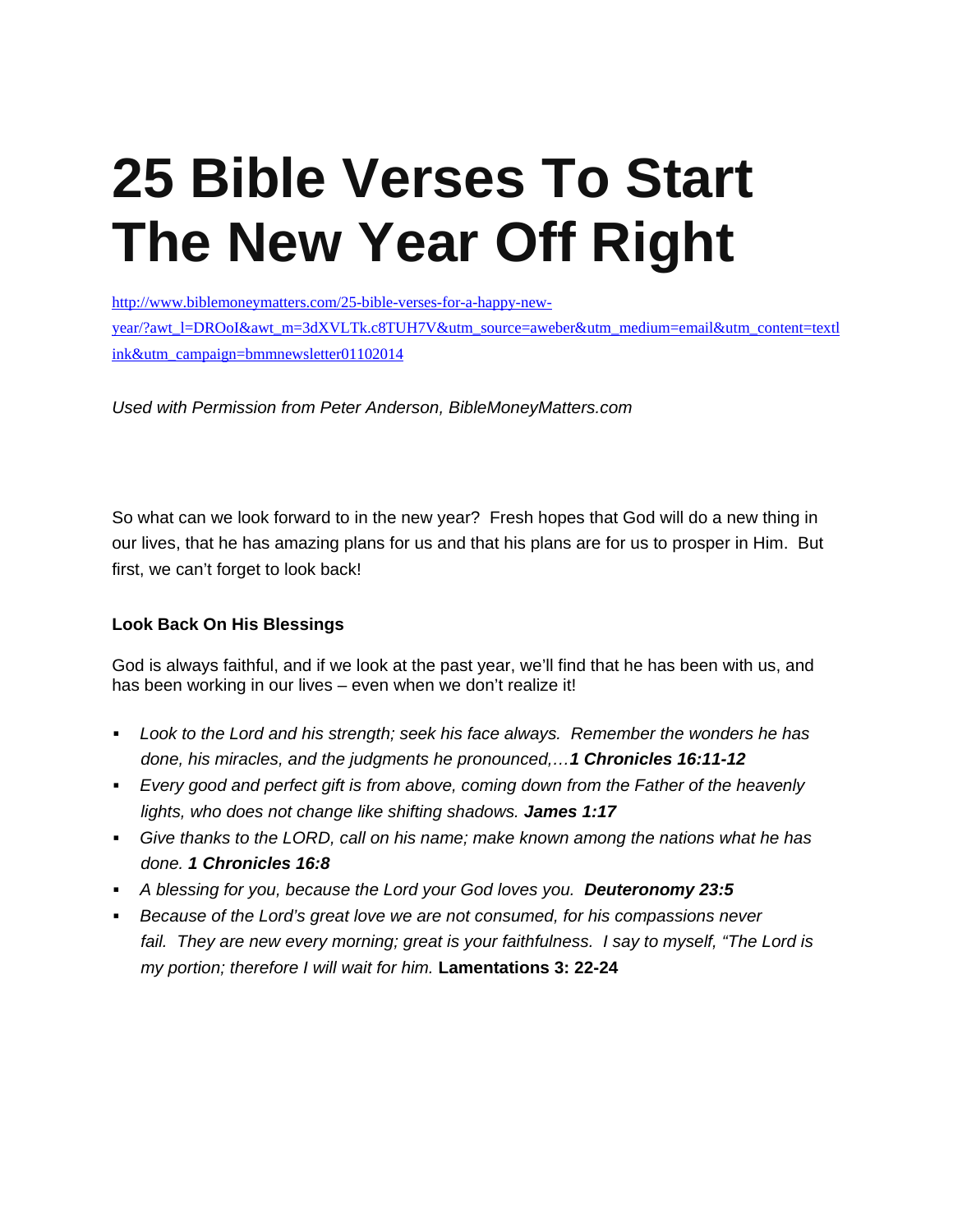## **Focus On The Future, And God's Plans For You**

God has plans for our lives, and they're plans to help us prosper!

- *Forget the former things; do not dwell on the past See, I am doing a new thing! Now it springs up; do you not perceive it? I am making a way in the wilderness and streams in the wasteland. Isaiah 43:18-19*
- *For I know the plans I have for you," declares the Lord, "plans to prosper you and not to harm you, plans to give you hope and a future. Jeremiah 29:11*
- **ID his heart a man plans his course, but the Lord determines his steps. Proverbs 16:9**
- *Therefore, if anyone is in Christ, the new creation has come: The old has gone, the new is here! 2 Corinthians 5:17*

### **Don't Worry About What Is To Come**

God is with us in the new year, and [we don't need to worry about anything](http://www.biblemoneymatters.com/bible-verses-about-money-what-does-the-bible-have-to-say-about-our-financial-lives/#worry) when we focus on Him. [He is our strength](http://www.biblemoneymatters.com/bible-verses-about-having-strength-during-hard-times/), he is with us and we have nothing to fear.

- *Be anxious for nothing, but in everything by prayer and supplication with thanksgiving let your requests be made known to God. Philippians 4:6*
- *Trust in the LORD with all your heart, and do not lean on your own understanding. In all your ways acknowledge him, and he will make straight your paths. Proverbs 3:5-6*
- *Cast all your anxiety on him because he cares for you. 1 Peter 5:7*
- *So we say with confidence,"The Lord is my helper; I will not be afraid. What can mere mortals do to me?" Hebrews 13:6*
- *Trust in the Lord with all your heart and lean not on your own understanding; in all your ways submit to him, and he will make your paths straight. Proverbs 3:5-6*

### **Plan Ahead For The Coming Year**

While we're reflecting on the year that has gone, and the year that is about to come, it's important to plan ahead.

- *A wise man thinks ahead; a fool doesn't, and even brags about it! Proverbs 13:16*
- *For which of you, intending to build a tower, does not sit down first and count the cost, whether he has enough to finish it—lest, after he has laid the foundation, and is not able to finish, all who see it begin to mock him, saying 'This man began to build and was not able to finish'?" Luke 14:28-30*
- **Be diligent to know the state of your flocks, and attend to your herds. Proverbs 27:23**
- *May he give you the desire of your heart and make all your plans succeed. Psalm 20:4*